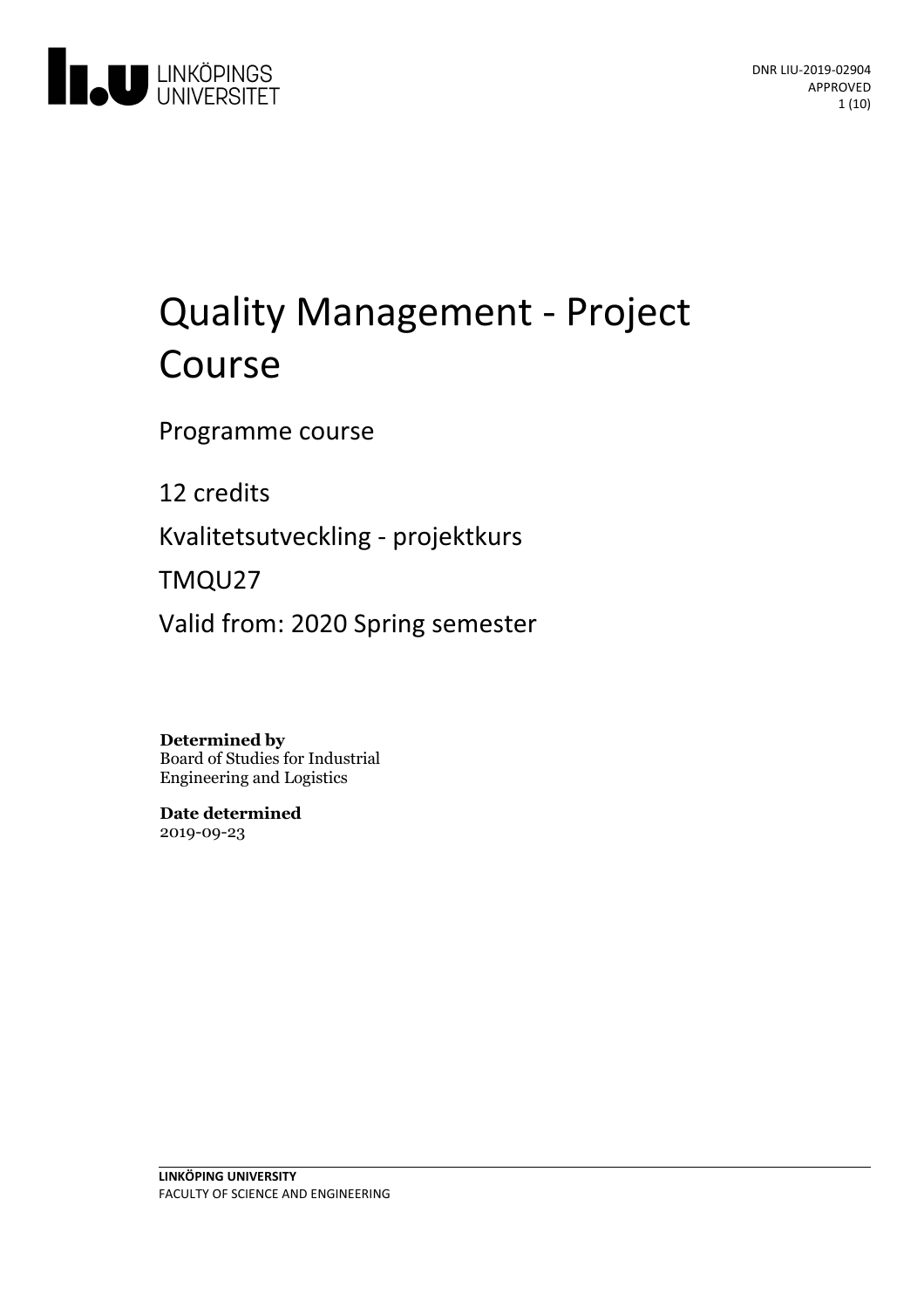# Main field of study

Industrial Engineering and Management

Course level

Second cycle

### Advancement level

A1X

### Course offered for

- Master's Programme in Industrial Engineering and Management
- Industrial Engineering and Management International, M Sc in Engineering
- Industrial Engineering and Management, M Sc in Engineering
- Mechanical Engineering, M Sc in Engineering

# Specific information

Not generically selectable for students in semester 7 and above, see Entry requirements.

### Entry requirements

This course concludes the master profile Quality Technology and Management for the I/Ii and M programs and the master profile Operations Management with focus on quality for the IND program, and it is required that the student has already passed the preparatory profile courses. Prior to the start of the course, the examiner/director of studies will verify that participating students have sufficient knowledge, see information under Prerequisites. Note: Admission requirements for non-programme students usually also

include admission requirements for the programme and threshold requirements for progression within the programme, or corresponding.

# Prerequisites

At least two of the following courses: Lean production, Customer Focused Product and Service Development, Statistical Quality Control, Six Sigma Quality. For Six Sigma projects, having passed the course Six Sigma Quality is a definite requirement.

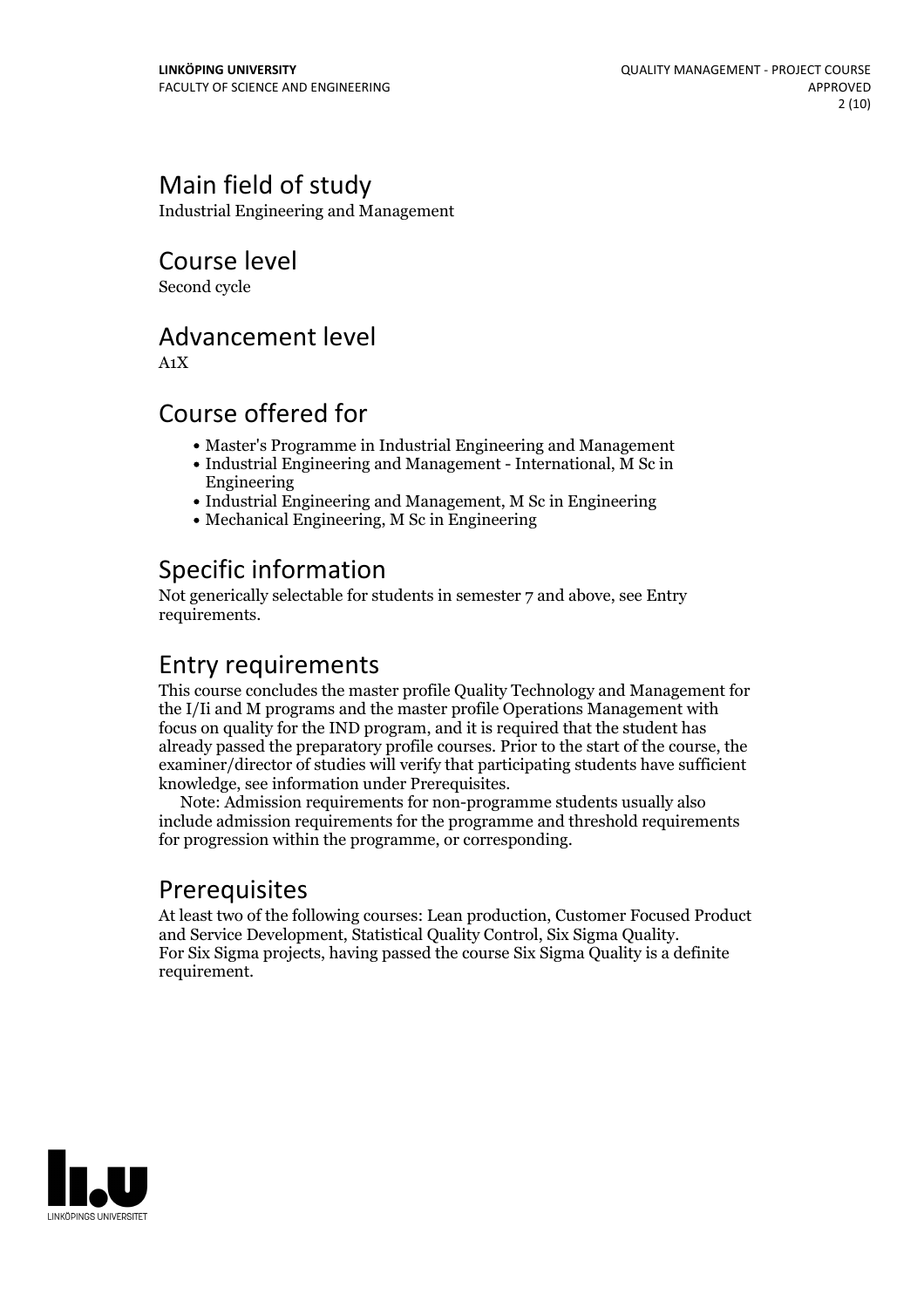# Intended learning outcomes

#### General project

The aim of this project course is to give the participants in-depth practical understanding and experience of quality management as regards product, process and business development. By applying previous knowledge in structured and methodical way students carry out improvement projects in case organizations. After completing the course the student should have:

- learned to plan and carry out an improvement project related to Quality Management
- learned to identify, collect and analyze data, which is necessary to carry out a project
- gained practical experience on quality management in an organization
- gained theoretical and practical knowledge about how to effectively manage change and improvement projects
- gained experience about working on a joint project in team
- gained experience about written and oral presentation

Six Sigma project (additional information)

The aim of conducting a Six Sigma project at an external organization is to solve a recurring problem using the DMAIC methodology as taught in the course TMQU04 Six Sigma Quality. A completed project will lead to a Six Sigma Green Belt certification.

### Course content

In this course it is possible to conduct different types of Quality Management projects, e.g. Six Sigma projects. To conduct a Six Sigma project at a company it is required that the student has completed the course TMQU04 Six Sigma Quality. To conduct another project the student has to fulfill the prerequisites stated.

# Teaching and working methods

The course implies analysing a quality problem and providing solutions to it. The project is carried outwith supervision from the course responsible and a close cooperation with a company. The course extends over two study periods. The work is carried out in groups of 2-3 people and involves a number of whole-day visits to a company. As part of the project also includes to search for and use scientific literature. The work concludes with the presentation of a written report.

# Examination

PRA2 Project Work 12 credits U, 3, 4, 5 The project report and how the project is carried out are reviewed and graded by

the teacher according to U,3,4,5. Six Sigma projects are graded in each DMAIC phase with U,3,4,5 based on how well the work was done by the group and how much supervision and completion they have needed. The group score is then the average rating of the five phases.

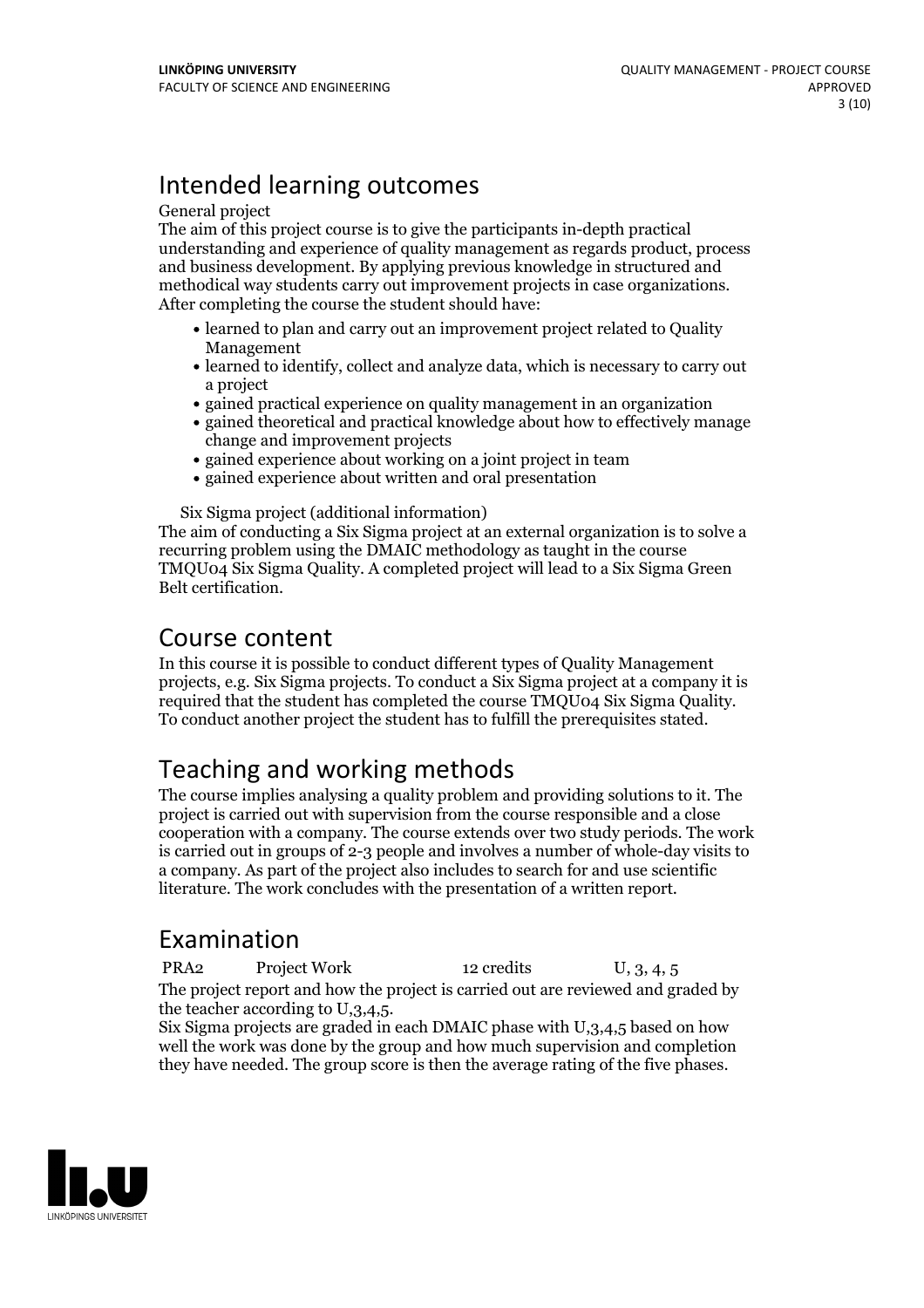### Grades

Four-grade scale, LiU, U, 3, 4, 5

# Other information

#### **About teaching and examination language**

The teaching language is presented in the Overview tab for each course. The examination language relates to the teaching language as follows:

- If teaching language is Swedish, the course as a whole or in large parts, is taught in Swedish. Please note that although teaching language is Swedish, parts of the course could be given in English. Examination language is
- Swedish.<br>• If teaching language is Swedish/English, the course as a whole will be taught in English if students without prior knowledge of the Swedish language participate. Examination language is Swedish or English
- (depending on teaching language).<br>• If teaching language is English, the course as a whole is taught in English.<br>Examination language is English.

#### **Other**

The course is conducted in a manner where both men's and women's

The planning and implementation of a course should correspond to the course syllabus. The course evaluation should therefore be conducted with the course syllabus as a starting point.

### Department

Institutionen för ekonomisk och industriell utveckling

### Director of Studies or equivalent

Uni Sallnäs

Examiner

Peter Cronemyr

### Education components

Preliminary scheduled hours: 40 h Recommended self-study hours: 280 h

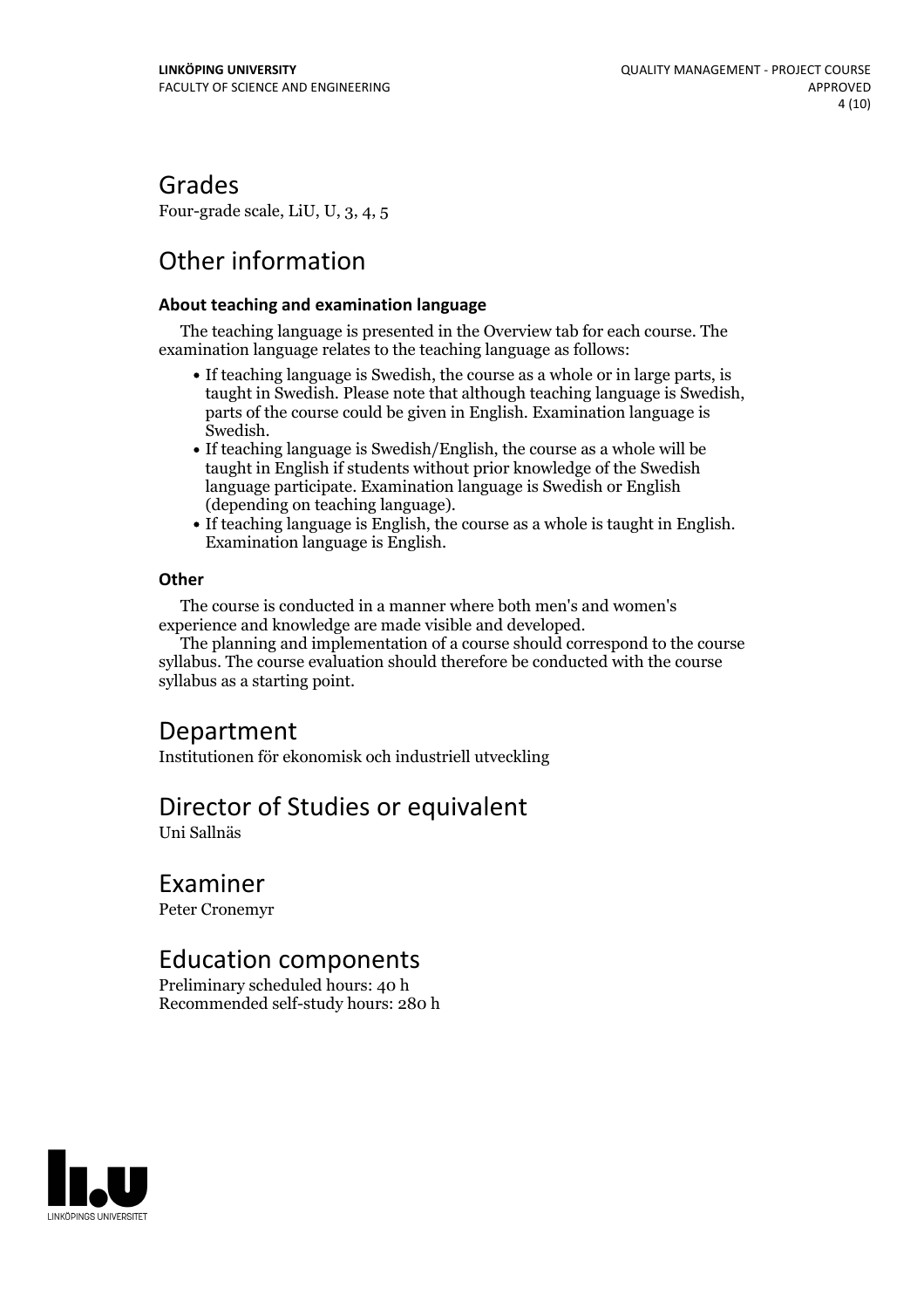# Course literature

**Other**

Handouts and papers. Books from previous courses.

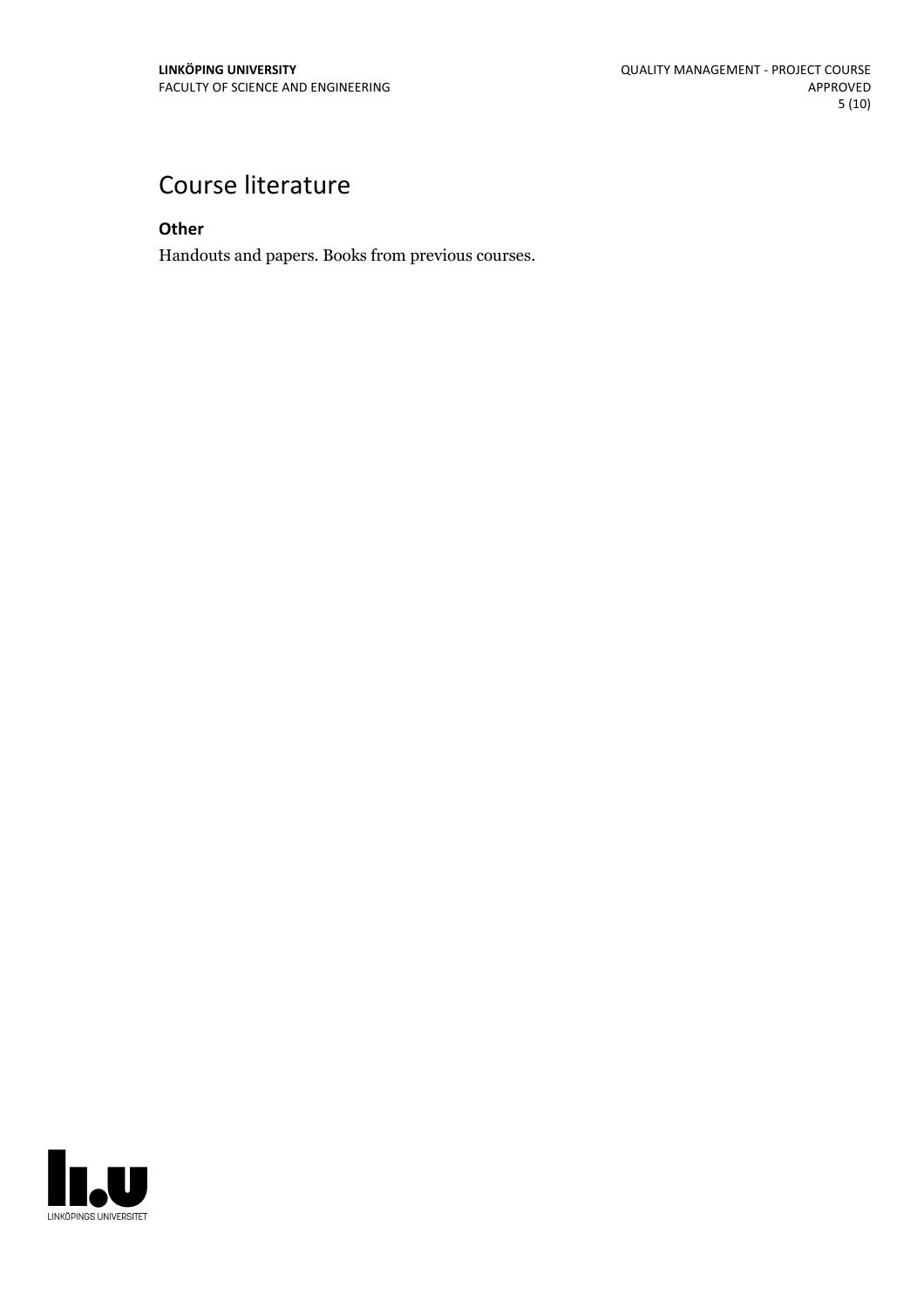# **Common rules**

#### **Course syllabus**

A syllabus must be established for each course. The syllabus specifies the aim and contents of the course, and the prior knowledge that a student must have in order to be able to benefit from the course.

### **Timetabling**

Courses are timetabled after a decision has been made for this course concerning its assignment to a timetable module.

#### **Interrupting a course**

The vice-chancellor's decision concerning regulations for registration, deregistration and reporting results (Dnr LiU-2015-01241) states that interruptions in study are to be recorded in Ladok. Thus, all students who do not participate in a course for which they have registered must record the interruption, such that the registration on the course can be removed. Deregistration from <sup>a</sup> course is carried outusing <sup>a</sup> web-based form: https://www.lith.liu.se/for-studenter/kurskomplettering?l=en.

### **Cancelled courses**

Courses with few participants (fewer than 10) may be cancelled or organised in a manner that differs from that stated in the course syllabus. The Dean is to deliberate and decide whether a course is to be cancelled or changed from the course syllabus.

### **Guidelines relatingto examinations and examiners**

For details, see Guidelines for education and examination for first-cycle and second-cycle education at Linköping University, http://styrdokument.liu.se/Regelsamling/VisaBeslut/917592.

An examiner must be employed as a teacher at LiU according to the LiU Regulations for Appointments

(https://styrdokument.liu.se/Regelsamling/VisaBeslut/622784). For courses in second-cycle, the following teachers can be appointed as examiner: Professor (including Adjunct and Visiting Professor), Associate Professor (including Adjunct), Senior Lecturer (including Adjunct and Visiting Senior Lecturer), Research Fellow, or Postdoc. For courses in first-cycle, Assistant Lecturer (including Adjunct and Visiting Assistant Lecturer) can also be appointed as examiner in addition to those listed for second-cycle courses. In exceptional cases, a Part-time Lecturer can also be appointed as an examiner at both first- and second cycle, see Delegation of authority for the Board of Faculty of Science and Engineering.

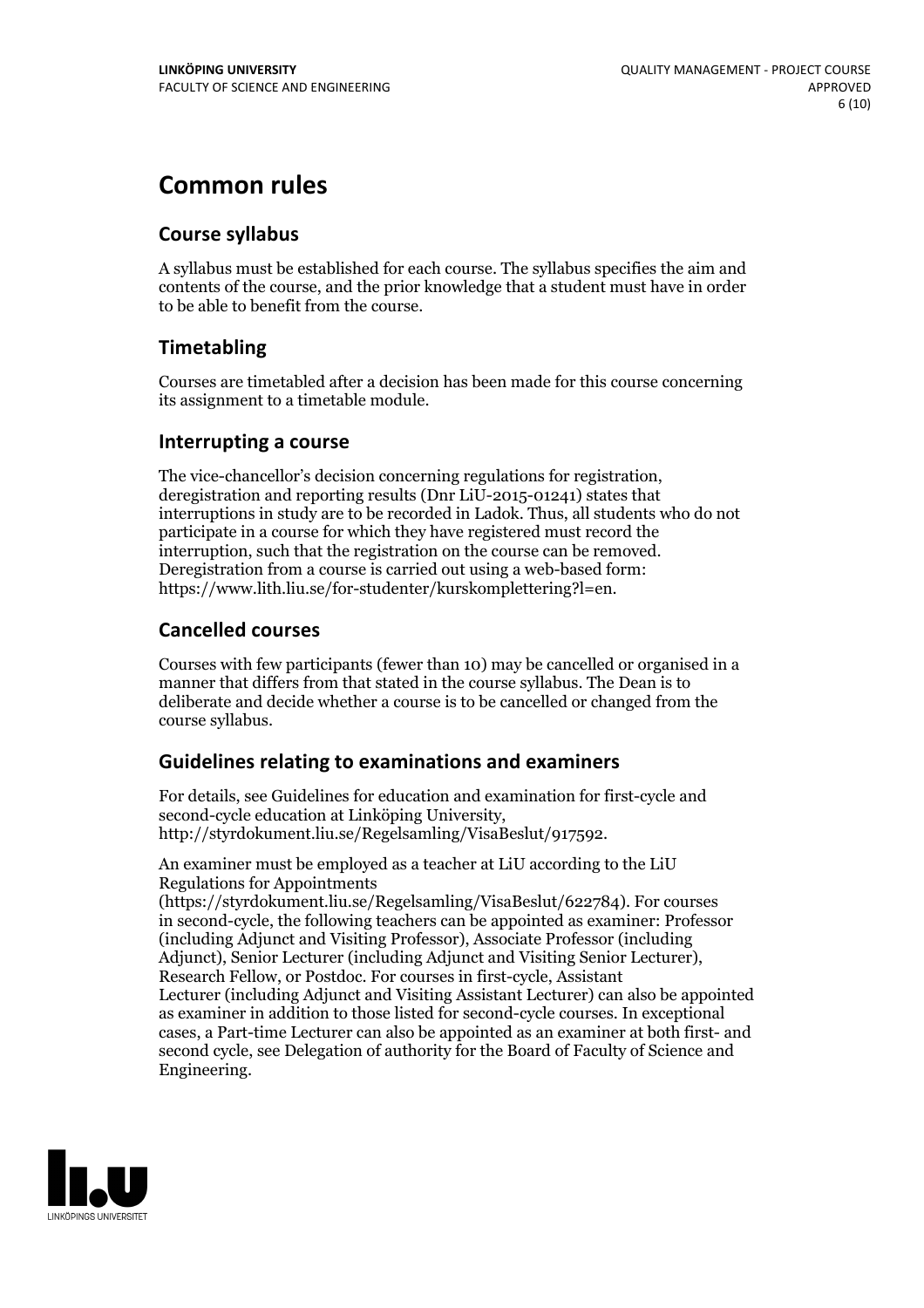#### **Forms of examination**

#### **Examination**

Written and oral examinations are held at least three times a year: once immediately after the end of the course, once in August, and once (usually) in one of the re-examination periods. Examinations held at other times are to follow a decision of the board of studies.

Principles for examination scheduling for courses that follow the study periods:

- courses given in VT1 are examined for the first time in March, with re-examination in June and August
- courses given in VT2 are examined for the first time in May, with re-examination in August and October
- courses given in HT1 are examined for the first time in October, with re-examination in January and August
- courses given in HT2 are examined for the first time in January, with re-examination in March and in August.

The examination schedule is based on the structure of timetable modules, but there may be deviations from this, mainly in the case of courses that are studied and examined for several programmes and in lower grades (i.e. 1 and 2).

Examinations for courses that the board of studies has decided are to be held in alternate years are held three times during the school year in which the course is given according to the principles stated above.

Examinations for courses that are cancelled orrescheduled such that they are not given in one or several years are held three times during the year that immediately follows the course, with examination scheduling that corresponds to the scheduling that was in force before the course was cancelled or rescheduled.

When a course is given for the last time, the regular examination and two re-<br>examinations will be offered. Thereafter, examinations are phased out by offering three examinations during the following academic year at the same times as the examinations in any substitute course. If there is no substitute course, three examinations will be offered during re-examination periods during the following academic year. Other examination times are decided by the board of studies. In all cases above, the examination is also offered one more time during the academic year after the following, unless the board of studies decides otherwise.

If a course is given during several periods of the year (for programmes, or on different occasions for different programmes) the board or boards of studies determine together the scheduling and frequency of re-examination occasions.

#### **Registration for examination**

In order to take an examination, a student must register in advance at the Student Portal during the registration period, which opens 30 days before the date of the examination and closes 10 days before it. Candidates are informed of the location of the examination by email, four days in advance. Students who have not

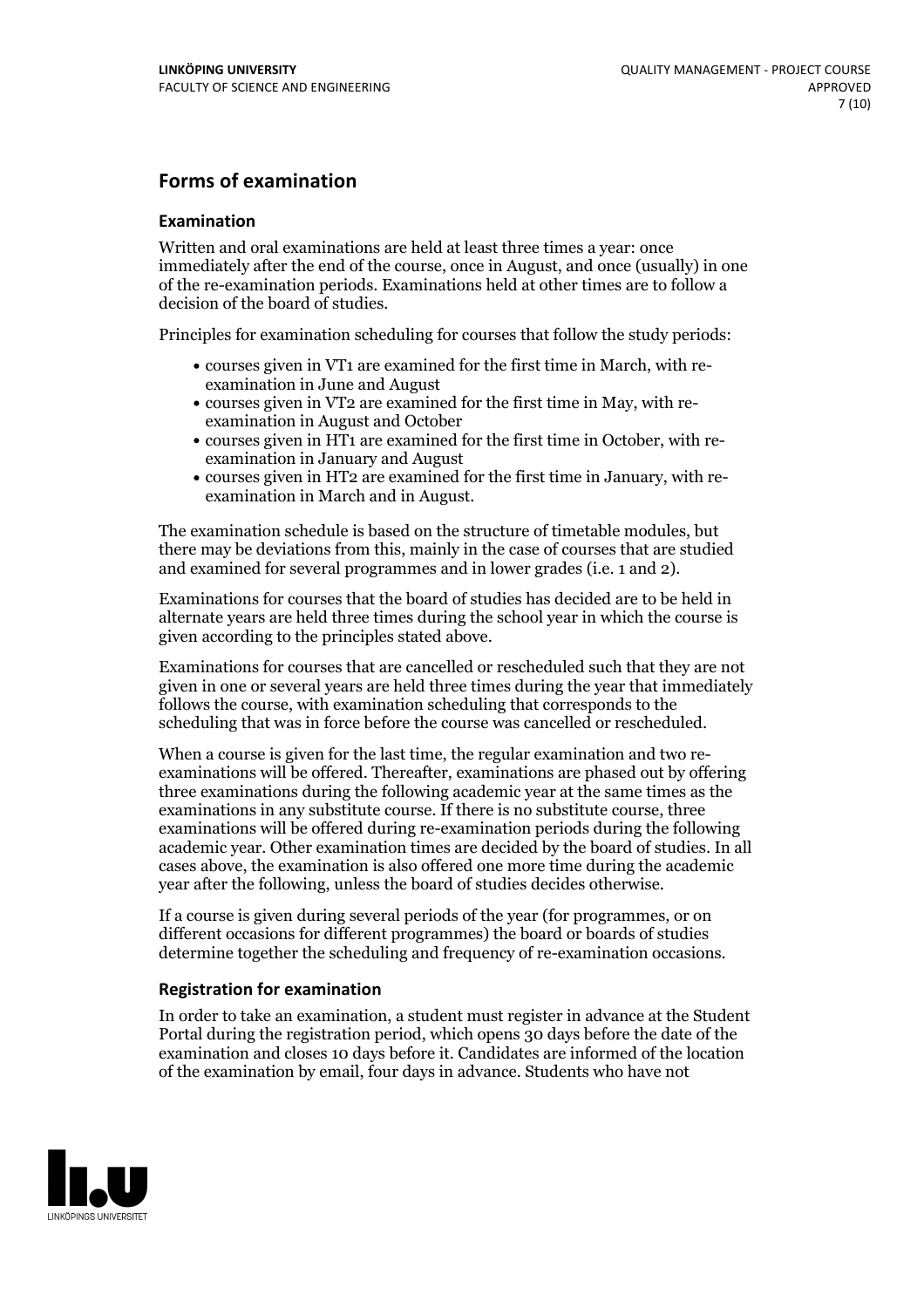registered for an examination run the risk of being refused admittance to the examination, if space is not available.

Symbols used in the examination registration system:

\*\* denotes that the examination is being given for the penultimate time.

\* denotes that the examination is being given for the last time.

#### **Code of conduct for students during examinations**

Details are given in a decision in the university's rule book: http://styrdokument.liu.se/Regelsamling/VisaBeslut/622682.

#### **Retakes for higher grade**

Students at the Institute of Technology at LiU have the right to retake written examinations and computer-based examinations in an attempt to achieve a higher grade. This is valid for all examination components with code "TEN" and "DAT". The same right may not be exercised for other examination components, unless otherwise specified in the course syllabus.

A retake is not possible on courses that are included in an issued degree diploma.

#### **Retakes of other forms of examination**

Regulations concerning retakes of other forms of examination than written examinations and computer-based examinations are given in the LiU guidelines

http://styrdokument.liu.se/Regelsamling/VisaBeslut/917592.

#### **Plagiarism**

For examinations that involve the writing of reports, in cases in which it can be assumed that the student has had access to other sources (such as during project work, writing essays, etc.), the material submitted must be prepared in accordance with principles for acceptable practice when referring to sources (references or quotations for which the source is specified) when the text, images, ideas, data,  $\vec{e}$  etc. of other people are used. It is also to be made clear whether the author has reused his or her own text, images, ideas, data, etc. from previous examinations, such as degree projects, project reports, etc. (this is sometimes known as "self- plagiarism").

A failure to specify such sources may be regarded as attempted deception during examination.

#### **Attempts to cheat**

In the event of <sup>a</sup> suspected attempt by <sup>a</sup> student to cheat during an examination, or when study performance is to be assessed as specified in Chapter <sup>10</sup> of the Higher Education Ordinance, the examiner is to report this to the disciplinary board of the university. Possible consequences for the student are suspension from study and a formal warning. More information is available at https://www.student.liu.se/studenttjanster/lagar-regler-rattigheter?l=en.

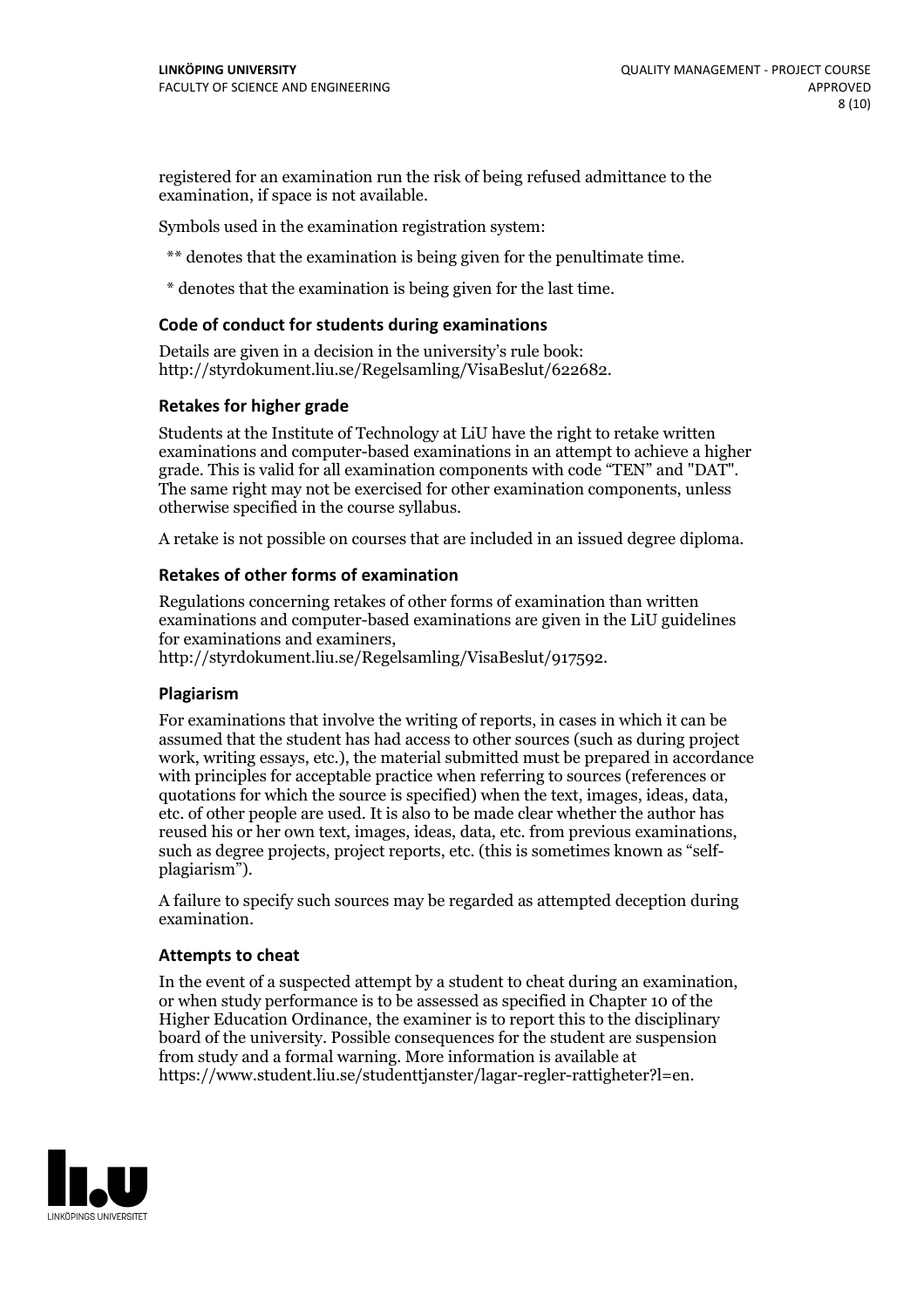#### **Grades**

The grades that are preferably to be used are Fail (U), Pass (3), Pass not without distinction  $(4)$  and Pass with distinction  $(5)$ .

- 1. Grades U, 3, 4, 5 are to be awarded for courses that have written
- examinations. 2. Grades Fail (U) and Pass (G) may be awarded for courses with <sup>a</sup> large degree of practical components such as laboratory work, project work and group work. 3. Grades Fail (U) and Pass (G) are to be used for degree projects and other
- independent work.

#### **Examination components**

- 
- 1. Grades U, 3, 4, <sup>5</sup> are to be awarded for written examinations (TEN). 2. Examination components for which the grades Fail (U) and Pass (G) may be awarded are laboratory work (LAB), project work (PRA), preparatory written examination (KTR), oral examination (MUN), computer-based
- examination (DAT), home assignment (HEM), and assignment (UPG). 3. Students receive grades either Fail (U) or Pass (G) for other examination components in which the examination criteria are satisfied principally through active attendance such as other examination (ANN), tutorial group
- (BAS) or examination item (MOM). 4. Grades Fail (U) and Pass (G) are to be used for the examination components Opposition (OPPO) and Attendance at thesis presentation (AUSK) (i.e. part of the degree project).

For mandatory components, the following applies: If special circumstances prevail, and if it is possible with consideration of the nature of the compulsory component, the examiner may decide to replace the compulsory component with another equivalent component. (In accordance with the LiU Guidelines for education and examination for first-cycle and second-cycle education at Linköping University, http://styrdokument.liu.se/Regelsamling/VisaBeslut/917592).

For written examinations, the following applies: If the LiU coordinator for students with disabilities has granted a student the right to an adapted examination for a written examination in an examination hall, the student has the right to it. If the coordinator has instead recommended for the student an adapted examination or alternative form of examination, the examiner may grant this if the examiner assesses that it is possible, based on consideration of the course objectives. (In accordance with the LiU Guidelines for education and examination for first-cycle and second-cycle education at Linköping University, http://styrdokument.liu.se/Regelsamling/VisaBeslut/917592).

The examination results for a student are reported at the relevant department.

### **Regulations (applyto LiU in its entirety)**

The university is a government agency whose operations are regulated by